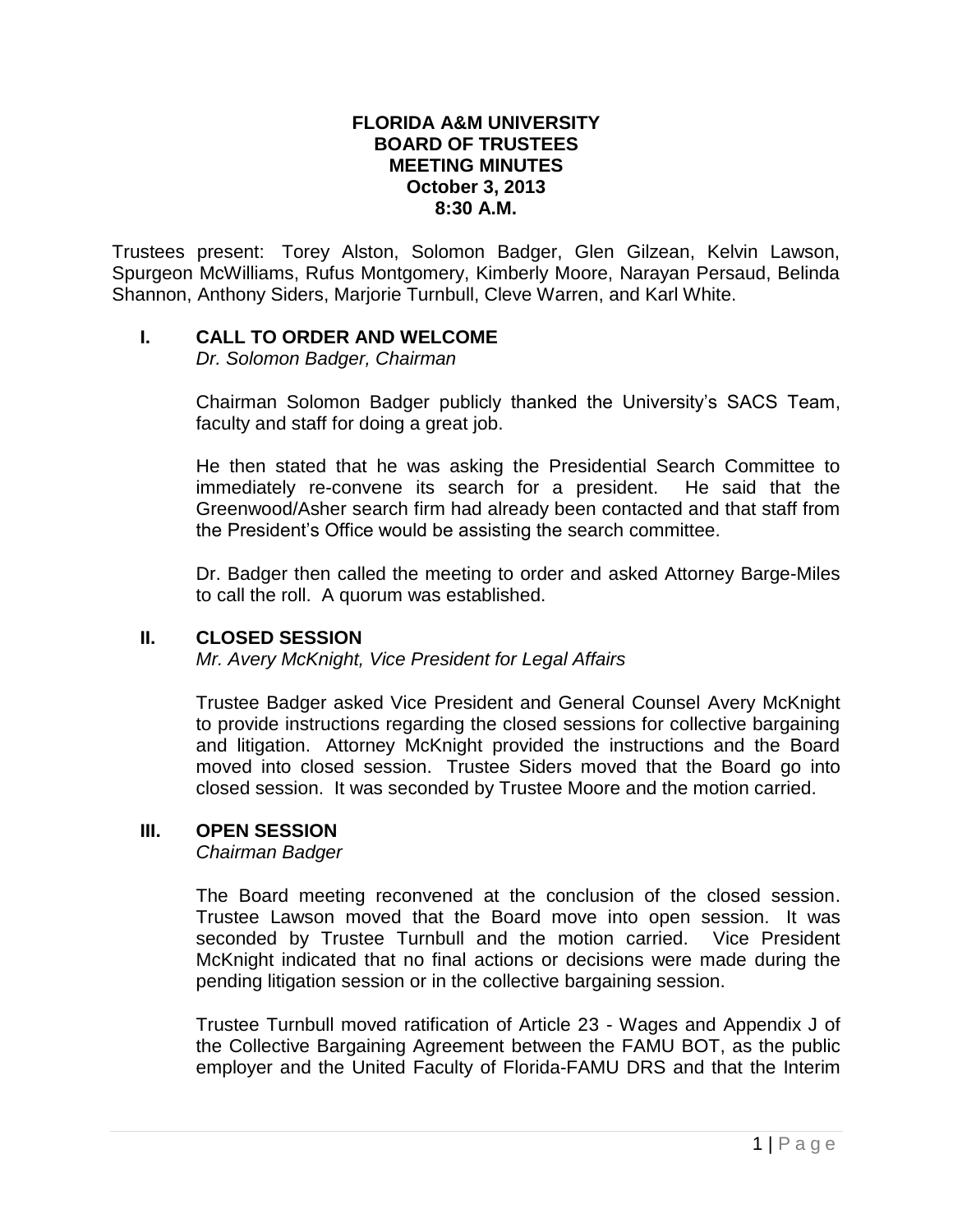President sign the agreement on behalf of the Board, as the public employer. The motion was seconded by Trustee Warren and the motion carried.

Next, Trustee Turnbull moved ratification of Article 23 - Stipends, Collective Bargaining Agreement between the FAMU Board of Trustees, as the public employer and the United Faculty of Florida, FAMU GAU unit and that the Interim President sign the agreement on behalf of the Board as the public employer. The motion was seconded by Trustee Siders and the motion carried.

Through a second roll call, a quorum was established.

## **IV. APPROVAL OF THE MINUTES**

*Chairman Badger*

Trustee Badger asked the Board to consider approval of the minutes from the August 8, 2013 meeting. He asked if there were any corrections. There were none. Trustee Warren moved approval of the minutes. The motion was seconded by Trustee Moore and the motion carried. Trustee Alston asked that the minutes be corrected for the Presidential Goals Committee to show that he was present.

## **V. SPECIAL PRESENTATION**

*Trustee Anthony Siders*

Dr. Badger recognized Trustee Siders for a special presentation. Trustee Siders presented plaques to President Robinson and Dr. Maurice Edington, University SACS Liaison, on behalf of the Student Body, for their leadership and guidance to support the University during the University's SACS probationary period.

### **VI. PRESIDENT'S REPORT**

*Dr. Larry Robinson, Interim President*

First Dr. Robinson introduced new additions to the FAMU family: Mr. Harold E. Bower Jr., the new Associate Vice President/Managing Director of the FAMU Foundation Inc., Assistant General Counsel Iris A. Elijah, and Shariff Morrison, Network Engineer for EIT**.** 

Dr. Robinson informed the Board that the University submitted its SACS report on August 27, 2013 and the SACS-COC Special Committee visited the campus the last week of September. The team reviewed the University's progress toward meeting the areas of non-compliance. Dr. Robinson thanked Dr. Edington and the members of the SACS team for an outstanding job.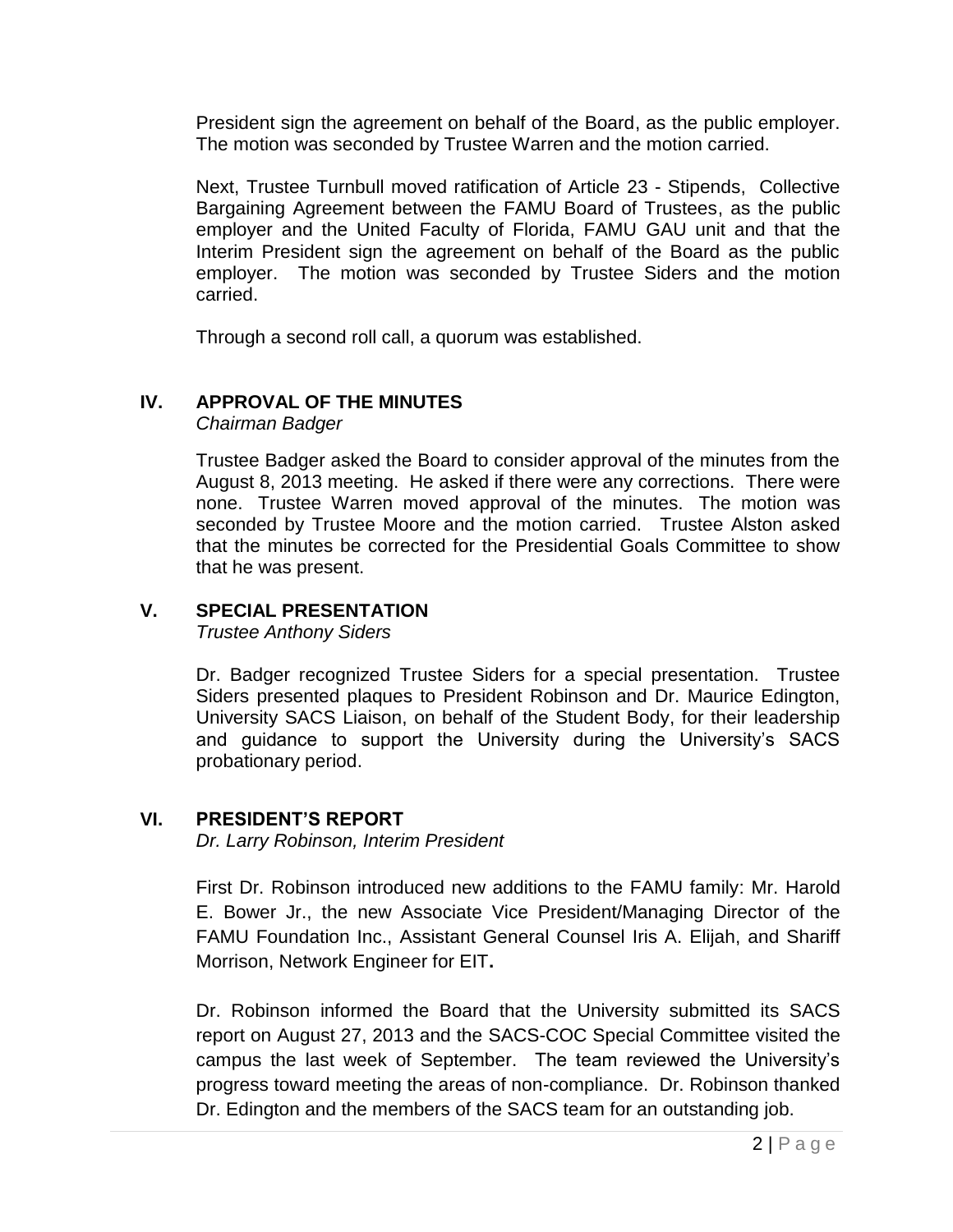He stated that the University began the academic year with the Faculty preplanning conference in August, which was followed by the Faculty-Staff Breakfast, where more than \$170,000 was raised for the Faculty/Staff Endowment. The University also hosted the Grape Harvest Festival, with more than 1,000 individuals were in attendance. A separate festival was held for returning students. This included a concert and a freshmen pinning ceremony, which was held on the steps of Coleman Library.

Dr. Robinson reported that FAMU was named one of the Best National Universities by *U.S. News and World Report.* In addition, FAMU was named one of the Top 10 Best Historically Black Colleges and Universities in the nation.

During the Presidential Tour, FAMU presented more than \$1.6 million in scholarships to outstanding students in Atlanta, Birmingham, Cincinnati, and Cleveland, with more than \$1 million going to Atlanta area students.

Dr. Robinson stated that he, along with Dr. Haynes and Dean Friday-Stroud visited several corporations since the last board meeting. They also met with the Chair of the Key Executive Council of the FAMU Business and Industry Cluster, Cheryl Harris, who hosted an event at her home, where \$32,000 was raised spontaneously.

Dr. Robinson then introduced four students that make-up the first cohort of students provided provisional acceptance into the Florida Atlantic University College of Medicine. He also highlighted that, for the first time in school history, the College of Law graduates taking the bar examination, scored in the seventy-percentile for the July Bar. The 71.7 percent overall score is within 5.5 percentage points of the state average of 77.2 percent. In addition to scoring above 70 percent for the first time, the rate also marks the first time in school history the College of Law scored within 10 percentage points of the state average for the July Bar exam, revealing a nearly 22 percent differential gain since the July 2009 Bar exam. One hundred-fifty students took the exam and 109 first time takers passed the exam.

FAMU will receive \$576,245 over a five-year period from the U.S. Department of Education to support the Minorities and Retirement Security Program. This grant provides support for the University's graduate students in the area of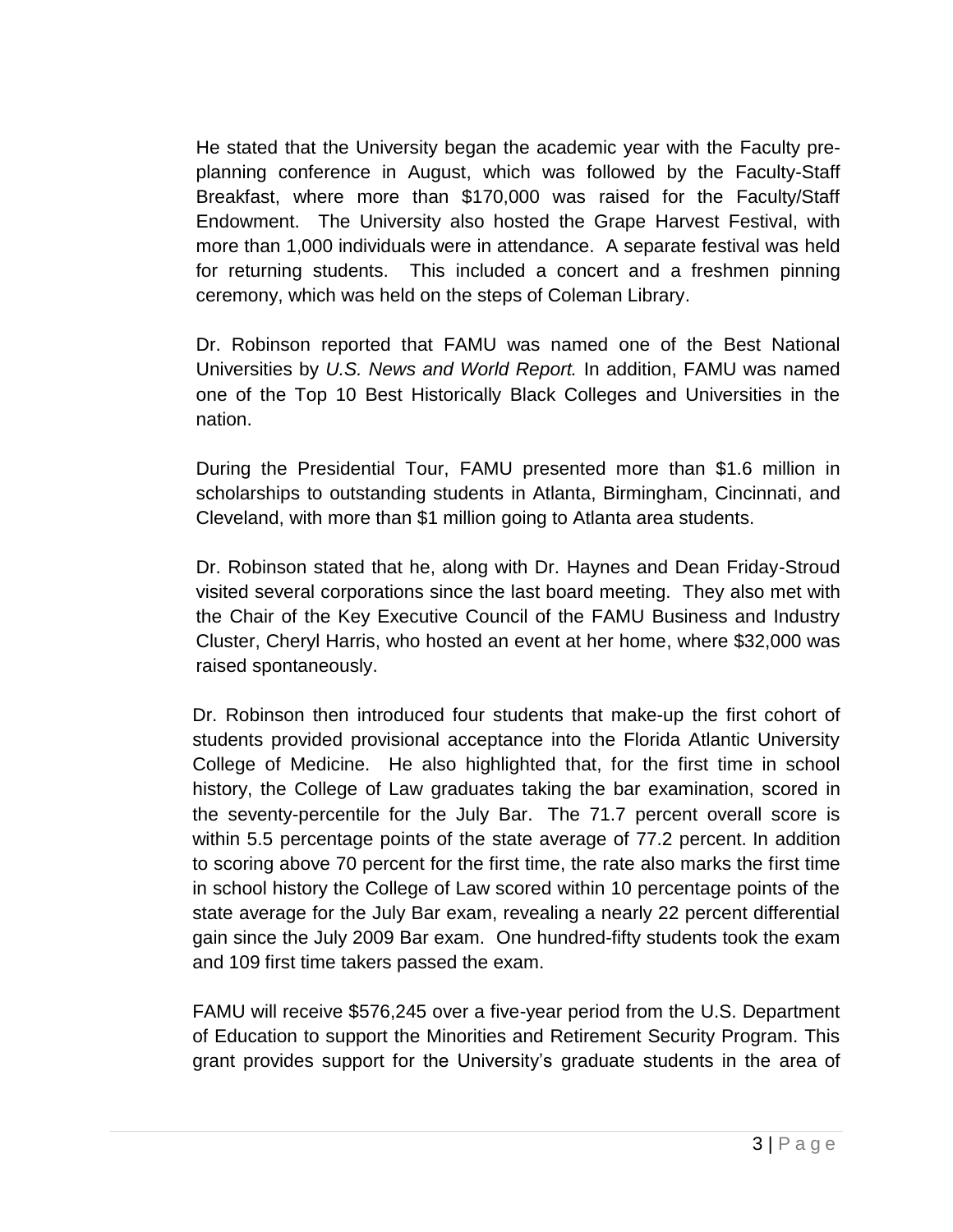financial decision-making research, including all aspects of financial literacy and personal responsibility (saving, investing, and retirement).

Internationally, FAMU was invited to attend the 10<sup>th</sup> Annual Raca Negra Award Ceremony in Sao Paulo, during the week of November 14-16. FAMU will be honored for its support of educational activities in Brazil.

Dr. Robinson informed the Board that the University has continued its efforts regarding the return of the Marching '100' and has received a considerable amount of positive coverage from several national media outlets, including a front-page story in the New York Times. He recognized and thanked the following individuals for a job well done in preparing for the return of the Marching 100: Dr. Sylvester Young, Dean Valencia Matthews, Mr. Bryan Smith, Mrs. Deidre McRoy and the communications team. He noted that Bryan Smith will be the keynote speaker at National Association of Student Personnel Administrators (NASPA) this year to address how the University has dealt with hazing.

He noted that a host of activities are scheduled during FAMU's Homecoming week, October 13-20. During that week, FAMU will honor its colleges and schools at the President's Gala scheduled for Friday, October 18, 2013, at 7 p.m. in the Lawson Center. This year's theme is "Honoring Academic Excellence: Celebrating Our Colleges and Schools."

Dr. Robinson encouraged the Board to support the Essential Theatre's productions. He also noted that the University will launch the Center for Health Equity on October 14, 2013 and the University's Office of Technology Transfer will host an innovator's showcase on November 15, 2013.

Next, Dr. Robinson recognized Dr. Keith Simmonds, Professor of Political Science, to give a presentation to the Board regarding the Center for Academic Excellence program, housed in the Center for Global Security and International Affairs. He reported that through this initiative, the Faculty has approved 11 undergraduate courses and seven graduate courses in global security, national security and international affairs. The University has also created a graduate track and two certificate programs in global security and international affairs.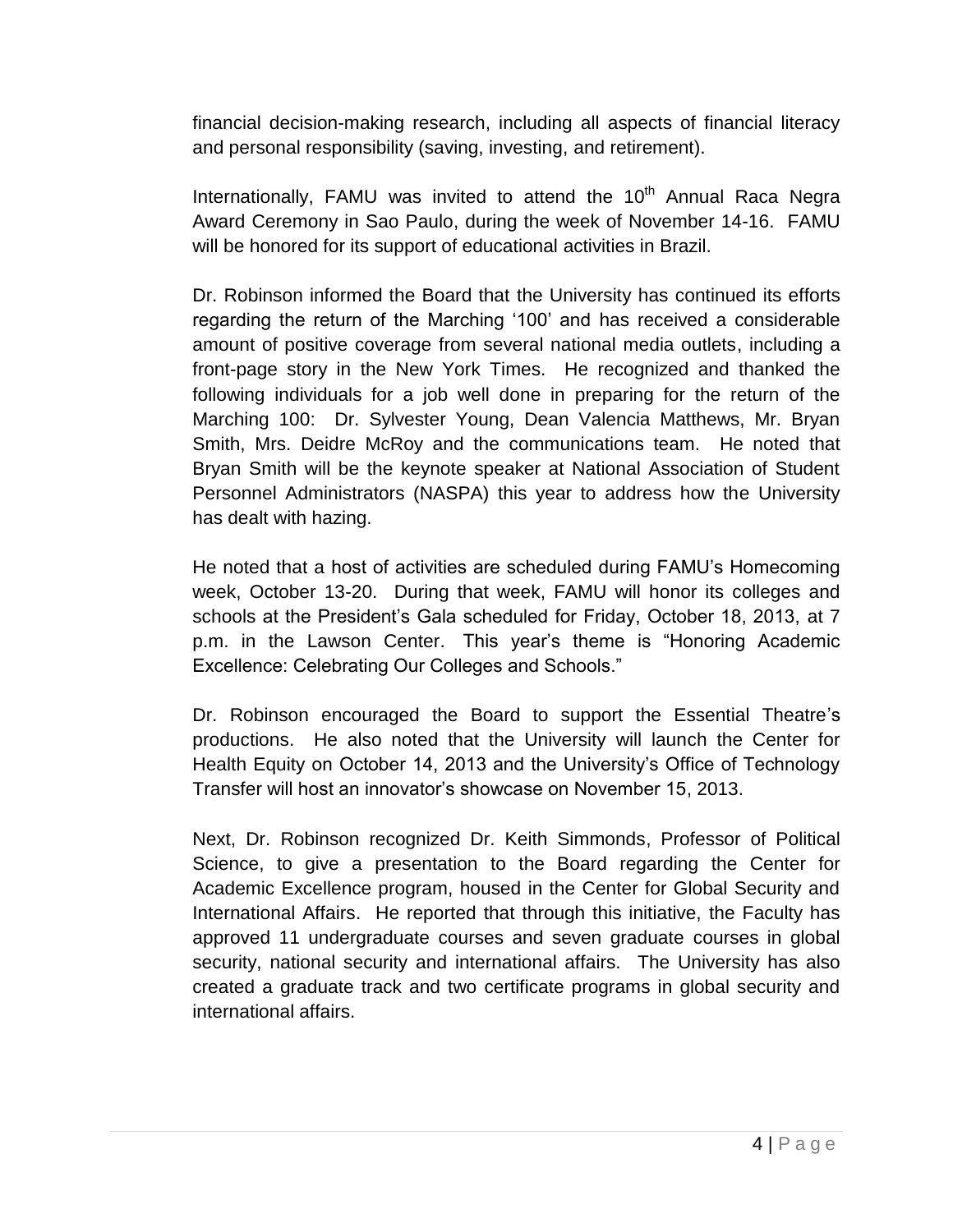## **VII. COMMITTEE REPORTS**

### **Budget and Finance**

*Trustee Rufus Montgomery*

Trustee Montgomery reported that the Budget and Finance Committee heard five (5) information items and four (4) action items.

He indicated that the Committee received information on the status of the fiscal health of the University. Dr. Featherstone, University Controller, informed the Committee that the overall fiscal state of the University is sound. Ms. Ronica Mathis, University Budget Director, also informed the Committee that the University will operate within its budget during FY 2013-14.

Next, Trustee Montgomery reported that the Committee received a fiscal update on the 800-Bed Residence Hall. The project is 50% complete and is within budget. The Committee also received an update on Athletics from Michael Smith, Interim Athletic Director, who shared that the Department was meeting its planned objectives. Russell Wright of Collegiate Consulting presented a summary of the firm's assessment of the University's Athletics Program. He stated that a final report will be presented to the Committee by December 1, 2013.

Next, the Committee received information on the status of the University's Government Relations efforts. Several requests were made including: a written Government Relations plan, responses to questions asked in previous Committee meetings, and comparisons with peer institutions.

As the final information item, Trustee Montgomery reported that there were no new upcoming contracts over \$100,000.

The Committee then heard a request to amend BOT Policy 2005-2 – Financial/Budget Administration. The amendment replaces four (4) existing quarterly reports with the following three (3) more meaningful quarterly reports:

> Statement of Net Position (Balance Sheet) Budget Status Report by Division Report of the investment and cash balances of University funds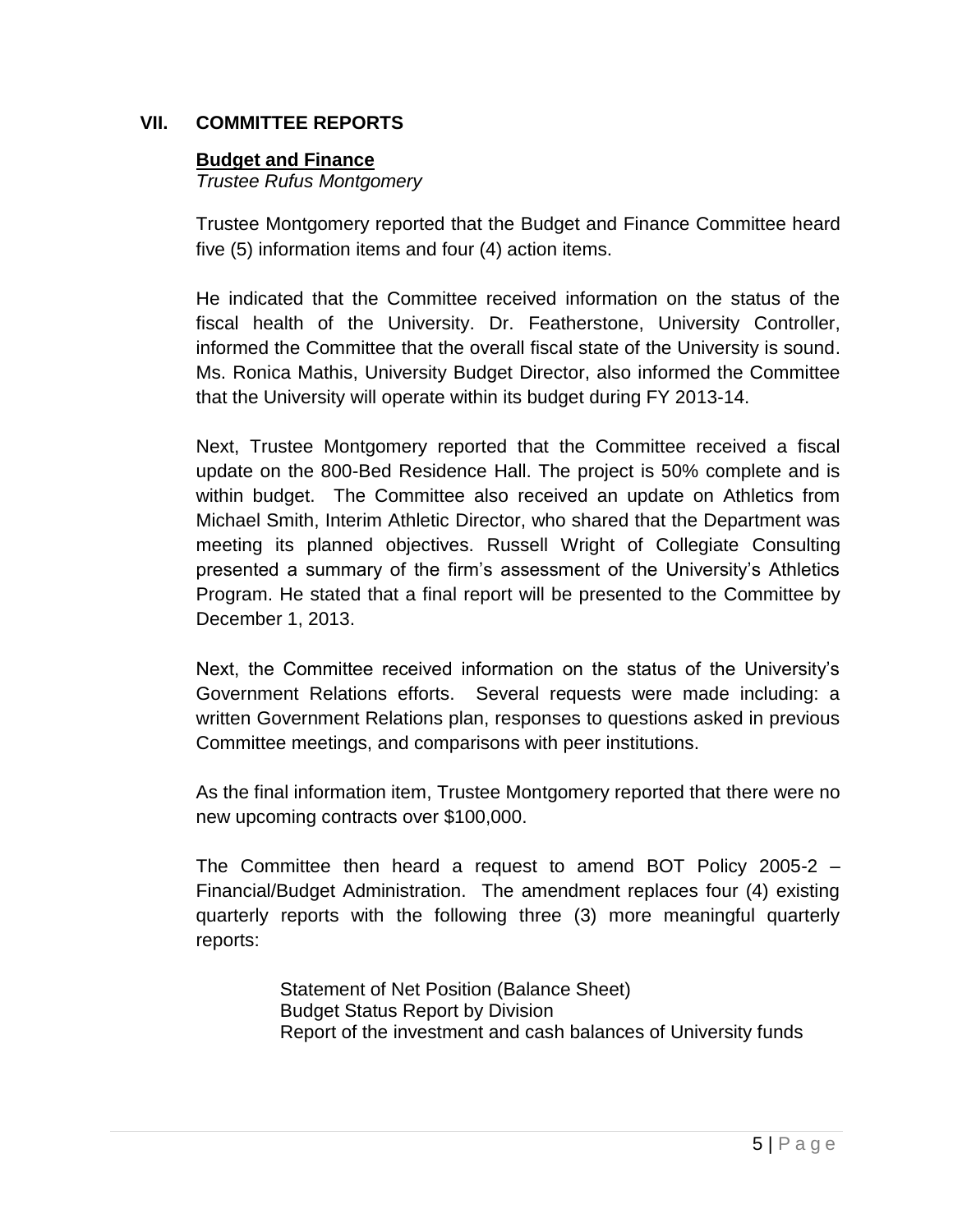# **Trustee Montgomery recommended Board approval of the amendment to BOT Policy 2005-2 – Financial/Budget Administration. It was seconded by Trustee Moore and the motion carried.**

Next, Trustee Montgomery reported that the Board heard a request to enter into a contract with CedarCrestone, to upgrade our iRattler PeopleSoft Financial Management System from version 9.0 to version 9.2. The upgrade would result in a more efficient and cost-effective system. The contract is valued at approximately \$1.2 million dollars for a contract period of 9 months.

## **Trustee Montgomery recommended Board approval of the PeopleSoft Financial Management System Upgrade. It was seconded by Trustee Alston and the motion carried.**

The Board then heard a request to authorize the President to enter into a contract with the successful respondent to the RFP for University dining services.

**Trustee Warren moved that the President be allowed to conduct negotiations with the top two vendors, Aramark and Metz and bring back to the Board a contract for its consideration and subject to final approval of the Board. It was seconded by Trustee Turnbull.** 

**The roll call vote:**

| <b>Alston</b> | Yes | <b>Badger</b>         | Yes | Gilzean           | Yes        |
|---------------|-----|-----------------------|-----|-------------------|------------|
| Lawson        | Nο  | <b>McWilliams Yes</b> |     | <b>Montgomery</b> | <b>Yes</b> |
| <b>Moore</b>  | Yes | <b>Persaud</b>        | No  | <b>Shannon</b>    | Yes        |
| <b>Siders</b> | Yes | <b>Turnbull</b>       | Yes | Warren            | Yes        |
| White         | Yes |                       |     |                   |            |

**The motion carried.**

## **Academic Affairs**

*Trustee Marjorie Turnbull*

Trustee Turnbull reported that the Academic Affairs heard from Dr. Pitter regarding the Performance Funding Model. Dr. Pitter discussed the three proposed institution-specific metrics: (1) Percent of R&D Expenditures Funded from External Sources; (2) Percent Research Doctoral Degrees Awarded in STEM; and (3) Total Research Expenditures. The committee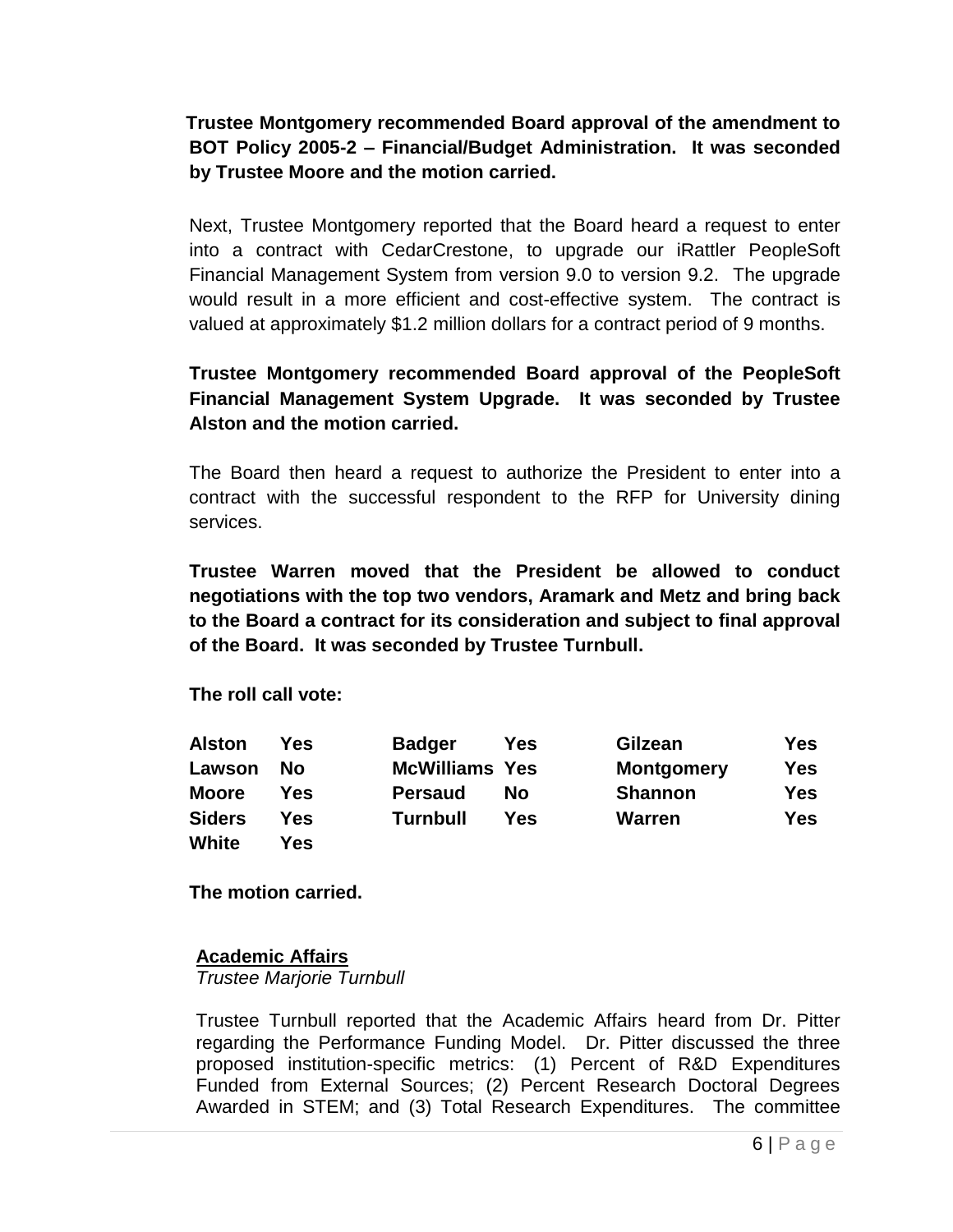recommended the Percent of R&D Expenditures Funded from External Sources and the associated performance thresholds for improvement and excellence scores, as the institution-specific measure that will be submitted to the Board of Governors' staff for negotiations.

**Trustee Turnbull moved that the Board of Trustees approve the recommended measure, which is the Percent of R&D Expenditures Funded from External Sources. It was seconded by Trustee Siders and the motion carried.** 

The Board discussed its concern regarding the usage of a performance funding metrics by the Board of Governors. Trustee Persaud moved that the Board send a letter to the BOG regarding its concerns. Trustee Persaud moved that the Board send the following statement:

**"Given the unique historical mission and role of FAMU within the State University System, in providing educational access to Florida's underserved/disadvantaged population, we posit that FAMU's performance is not fully captured by the prescribed performance based budgeting metrics. We ask that an additional metric be taken into consideration, one that better reflects FAMU's contribution and that of its students, to the economic vitality and stability of the State of Florida and our nation. We look forward to working with other universities in developing a metric that best reflects the institution's unique contribution."**

## **The motion was seconded by Trustee Turnbull and the motion carried.**

Trustee Turnbull then indicated that College of Law professor Joseph Karl Grant was nominated for tenure upon appointment. His nomination was supported by the College of Law committee, the dean, the University Tenure and Promotion Committee, the Provost, the President, and the BOT Academic Affairs Committee.

## **Trustee Turnbull moved that the Board of Trustees approve** *Tenure upon Appointment* **for Joseph Grant. The motion was seconded by Trustee Persaud and the motion carried.**

Next, Trustee Turnbull reported that Dr. Ann Kimbrough, dean of the School of Journalism & Graphic Communication and the Honorable J.C. Watts, Jr., Chair of the Black Television News Channel presented information about the proposed partnership with FAMU.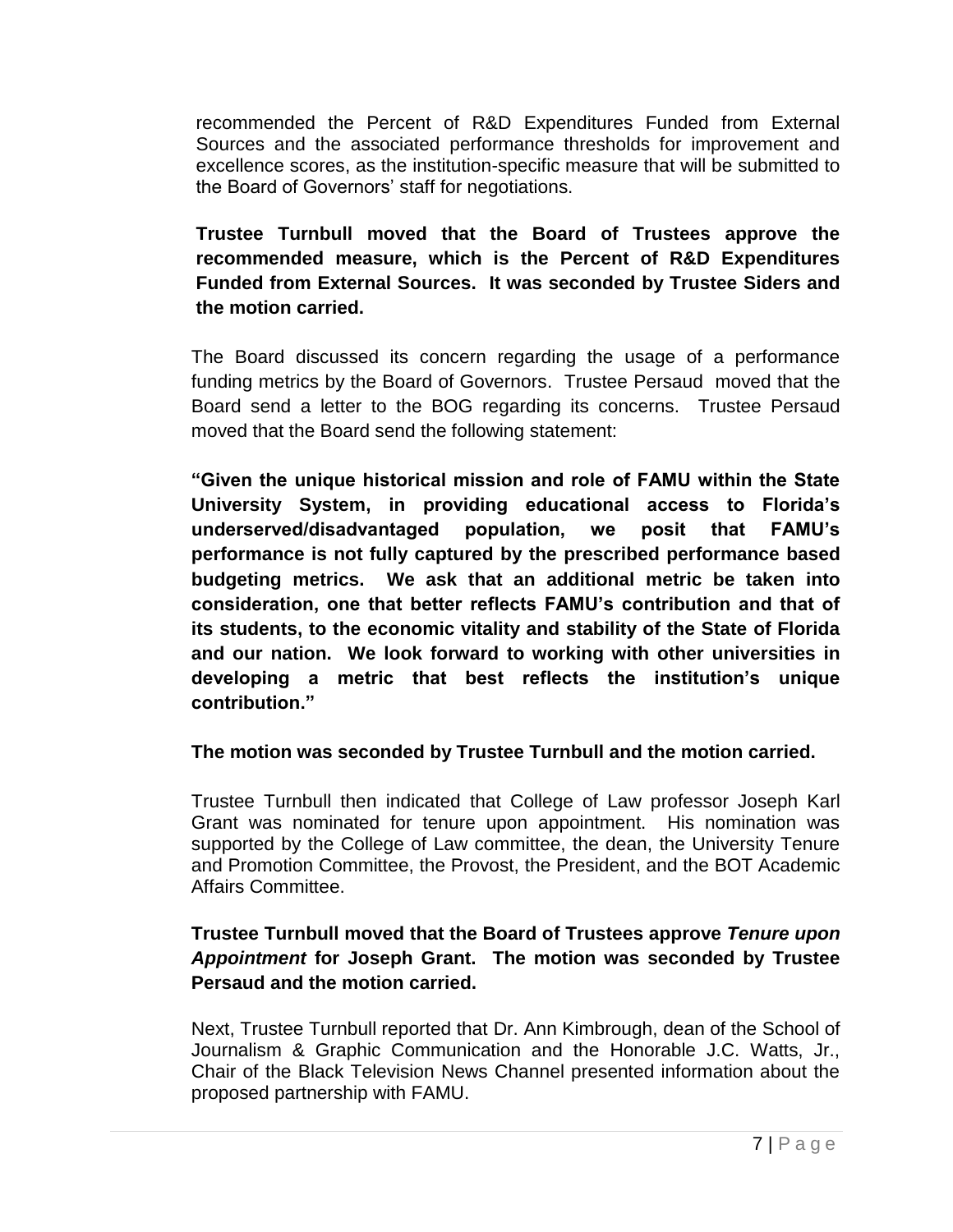# **Trustee Turnbull moved that the Board of Trustees authorize the president to enter into negotiations of the management agreement. It was seconded by Trustee Lawson and the motion carried.**

Next, Trustee Turnbull stated that Dr. Edington briefly discussed the SACS-COC Special Committee On-Site Visit that occurred September 24-26, 2013. He relayed that the Special Committee will issue a report within the next few days and that the university will review the report to determine if a response is needed. A decision on the probation sanction will be rendered at the SACS-COC Annual Meeting in December 2013.

Trustee Turnbull indicated that the Committee discussed the issue of low salaries for FAMU faculty in the FAMU-FSU College of Engineering and for all faculty in the College of Pharmacy and Pharmaceutical Sciences. She stated that a concern regarding low faculty salaries was highlighted during Doctor of Pharmacy program accreditation review. The salaries of FAMU Pharmacy faculty are below the state and national averages and considerably less than the 25<sup>th</sup> percentile. She said that Dean Michael Thompson presented two options for removing the non-compliant status: requesting a special appropriation or requesting a tuition increase for pharmacy students. The options for providing the salary equity will be included in the response to the Accreditation Council for Pharmacy Education.

Trustee Turnbull stated that the presentation by Dr. Keith Simmonds captured excitement regarding what is happening on campus academically. She asked that an academic program make a presentation at each of the next meetings of the Academic Affairs Committee. That will give the Board an opportunity to become better informed about the program offerings.

### **Student Affairs**

#### *Trustee Torey Alston*

Trustee Alston indicated that the Board of Governors amended Regulation 6.002, which requires "the number of first-time-in-college students admitted through profile assessment at each university shall be determined by the university Board of Trustees." Staff recommended that the Board of Trustees approve enrolling a maximum of 20% profile (admits) assessors within the category of first-time-in-college (FTIC) students estimated at 1500, for Fall 2014. He noted that, as of 2009, there has been a decline in the number of profile admits. This current year, there were 460 profile admits, but of this number, there were only 190 actually enrolled.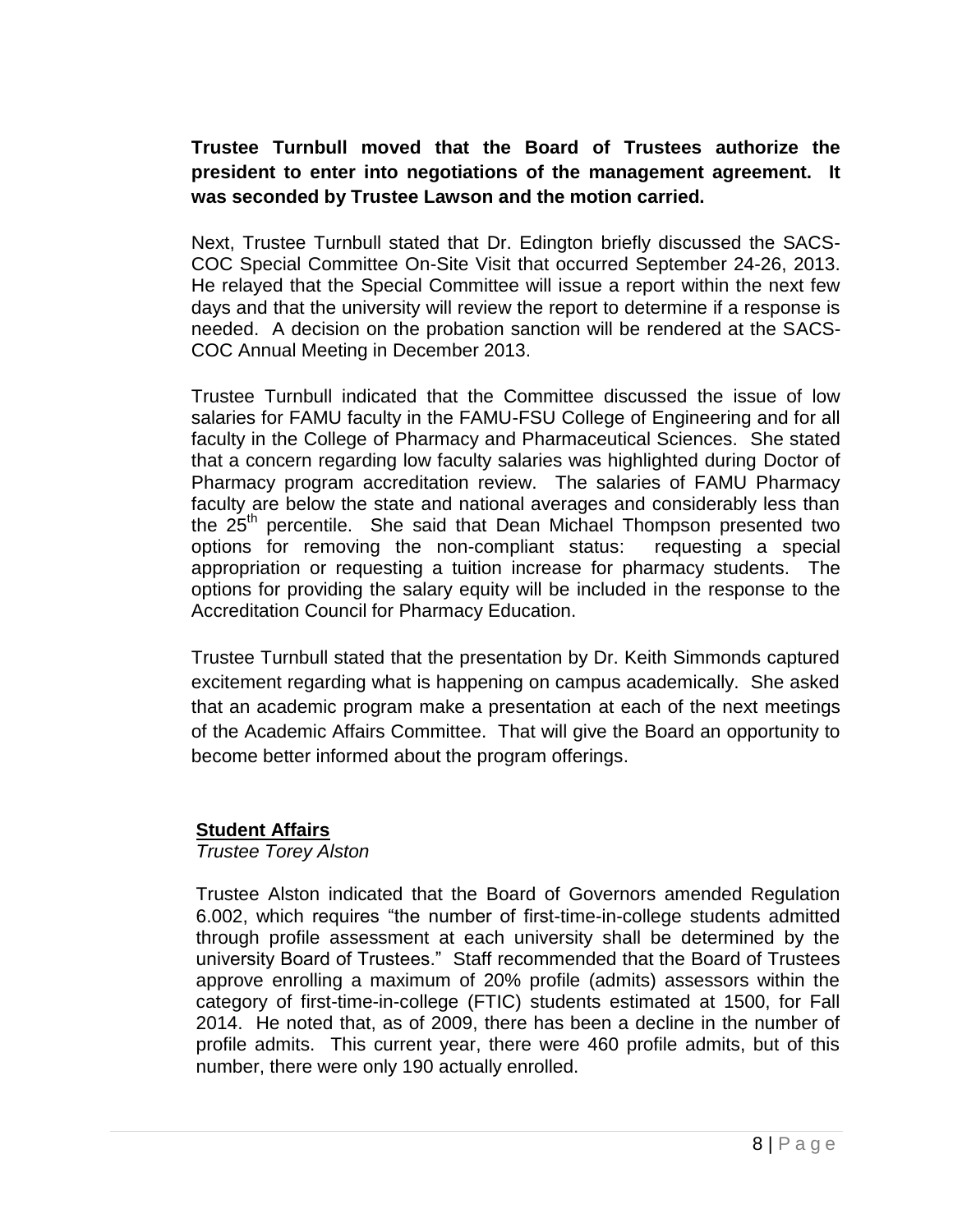**Trustee Alston moved that the Board approve enrolling a maximum of 20% profile (admits) assessors, within the category of FTIC student for the Fall 2014. It was seconded by Trustee Siders and the motion carried.**

Trustee Alston indicated that Vice President Hudson shared that the preliminary enrollment is 10,735 students and that the average GPA increased from 3.1 to 3.31. He shared that the Committee also heard information regarding the Student Government Association, financial aid, fall intake, the LBGTQ Fact Finding Committee and campus safety.

### **Direct Support Organizations**

*Trustee Belinda Shannon*

Trustee Shannon stated that Dr. Thomas Haynes, and staff provided the Committee with updates on several items within the division of University Advancement.

In regard to the progress on the strategies outlined under BOT Goal Number 4: Enhance Institutional Fundraising, the Committee was presented strategies to increase fundraising outcomes; efforts to begin the planning stages of the comprehensive campaign; notable developments with social media and marketing initiatives; update on the President's Club at Bragg Stadium; and acknowledgement of the Board's achievement of 100 percent giving last year.

She stated that as of August  $31<sup>st</sup>$ , two weeks into the first quarter of the new fiscal year, the fundraising total is \$360,327 or 24% of the first quarter benchmark goal of \$1,500,000.

Trustee Shannon shared the following:

- o the FAMU Foundation's new Associate Vice President and CFO, Mr. Harold Bower, began work on August 16, 2013;
- $\circ$  the Board of Directors Meeting will be held November 21<sup>st</sup>-23<sup>rd</sup> in Orlando;
- o the Foundation engaged Doug Croley Insurance Services to conduct an insurance analysis and present a risk management report that assesses current coverage and recommends changes to strengthen the insurance program;
- o an RFP for auditing services was developed and implemented, since the current contract with BCA Watson Rice expires December 31, 2013; and
- o the Foundation is developing a Memorandum Of Understanding (MOU) that will clarify some of the structural guidelines between the Foundation and the University stipulated by the Internal Management Memorandum which governs all University Direct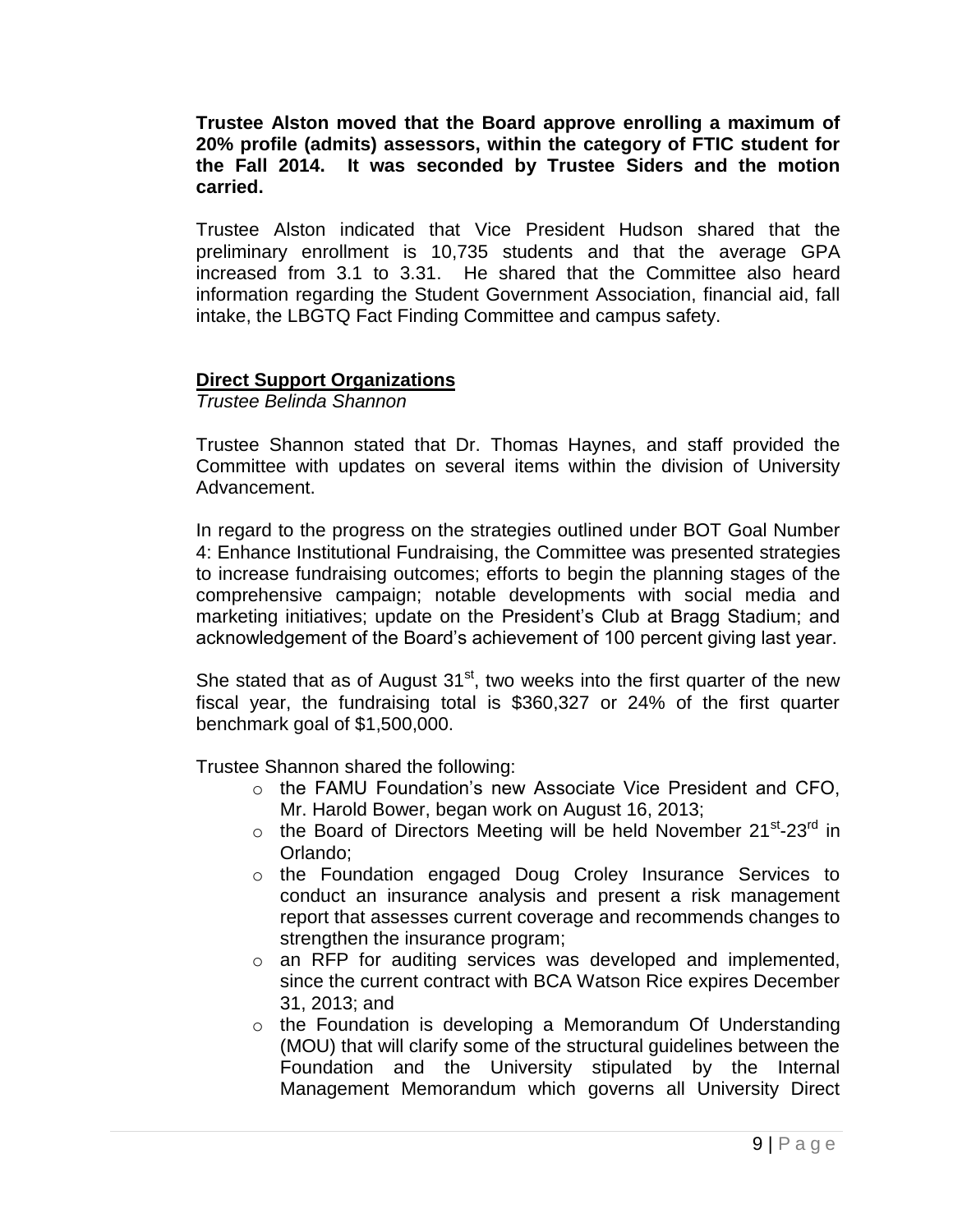Support Organizations. The MOU will be submitted to the Board of Trustees at the January 2014 meeting.

She highlighted that investment returns for FY 2012-13 of 9.72%, exceeded the investment goal of 8.5%, but underperformed the composite benchmark of 11.41%. International equity returns that were half their benchmark return, 7.07% vs. 14.14%, were the primary cause of the portfolio's underperformance against the composite benchmark.

Trustee Shannon informed the Board that the Office of Alumni Affairs provided assistance to the FAMU National Alumni Association for the .<br>Northeast Region's 49<sup>th</sup> Annual Conference held August 16<sup>th</sup>-17<sup>th</sup> in Alexandria, VA. During the University President's Fundraising luncheon held Saturday, August  $17<sup>th</sup>$ , the Northeast Region Alumni Leadership donated nearly \$10,000 to support FAMU.

The Office of Alumni Affairs' initiatives for 2013-14 are as follows:

- Expand its recruitment mission
- Enhance Alumni outreach efforts for Athletics
- Greater collaboration with Government Affairs

The FAMU Rattler Boosters completed and submitted their FY2012-13 Financial Audit to the University's Division of Audit and Compliance.

Trustee Shannon reported that the Committee heard an update on antihazing and the university marketing campaign by Interim President, Dr. Larry Robinson, and his team. Since the last meeting, the band travel processes were tested and had positive results when the Marching 100 traveled to the MEAC/SWAC Challenge. The Division of Audit and Compliance is monitoring the new processes in an effort to support continuous improvement.

Mr. Bryan Smith, Special Assistant to the President for Anti-Hazing, informed the Committee of three allegations of hazing that were reported. Of the three, only one warranted further investigation. Mr. Smith has been invited to be the keynote speaker for the 2013 NASPA Anti-Hazing Summit, October 17, 2013, at the University of Central Florida.

The Committee heard that the Office of Communications had been working on several initiatives related to the Anti-hazing Plan, under the marketing and communications section. A kick-off of a student-led campaign was held, which was a collaboration between the University President and the Student Body Presidents entitled, "Great Things are happening Every Day at FAMU: This is the Rebirth." The campaign included a State of the Student Summit which focused on race, religion and the reality of tomorrow.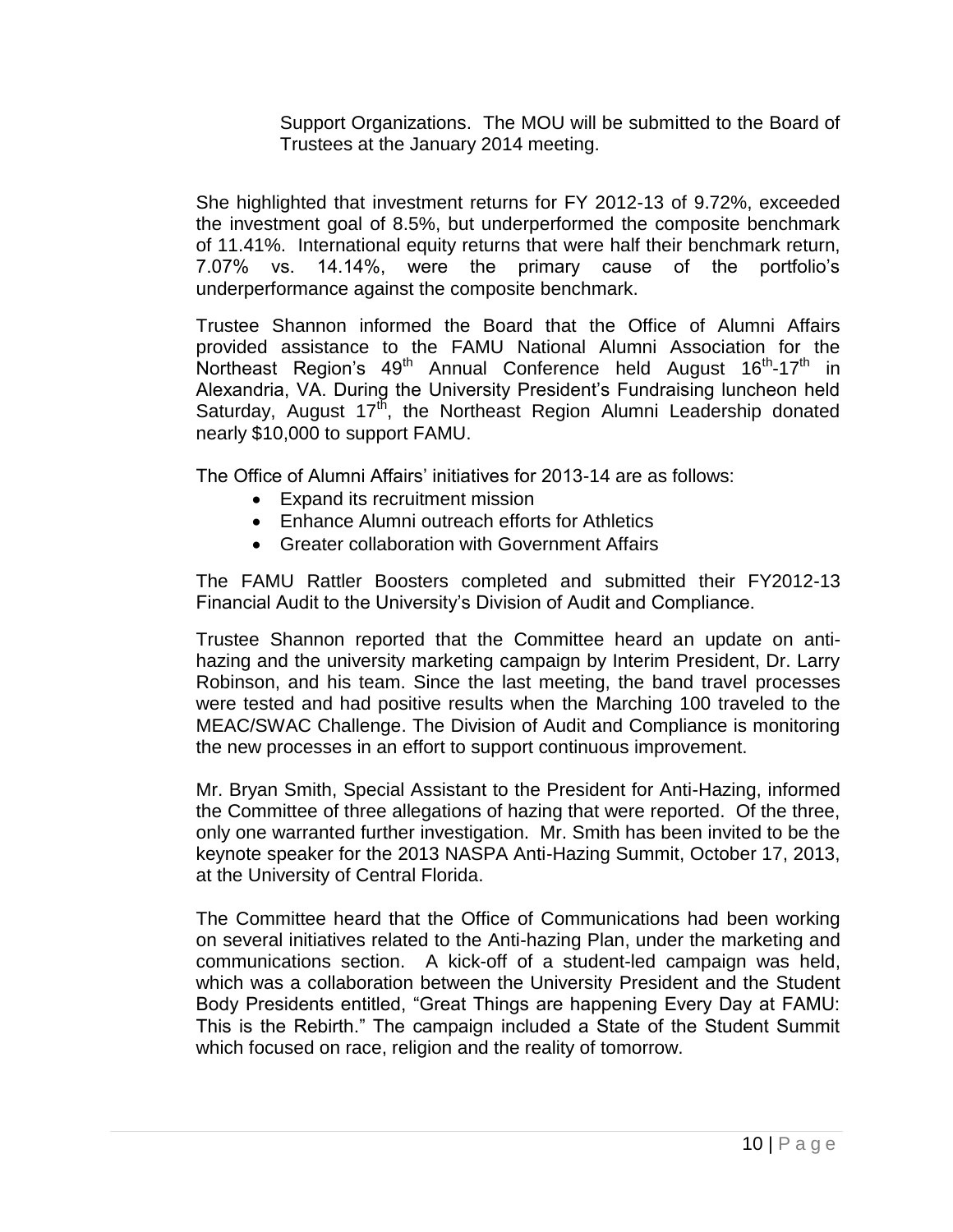Meetings have continued with DKC regarding many of the national interviews related to the return of the FAMU Marching Band. A review of the communications plan by the PR Firm Edelman concluded that FAMU needs an expanded infrastructure to control the conversations about the university on social media. Edelman concluded that FAMU must: capitalize on the strength of its faculty and educational programs, to make academics the focus in public discussions; mobilize FAMU supporters to advocate and share news on the university's behalf; and, increase effectiveness of FAMU Communications Infrastructure and channels.

Trustee Shannon indicated that the Trustees had an opportunity to meet with Head Football Coach Earl Holmes. During the meeting, the Board was informed that the condition of the athletic facilities was adversely affecting the football program. Trustee Shannon asked Dr. Robinson to work with the staff in athletics to meet its short term and long term needs. Dr. Robinson informed the Board that he would share the results of the athletic assessment, which should be received in about four weeks.

### **Facilities Planning**

### *Trustee Spurgeon McWilliams*

First, Trustee McWilliams reported that the Facilities Planning Committee heard updates on the status of six construction projects and a presentation regarding the approval of the Bus Stop License Agreement for the College of Law in Orlando, Florida.

**Trustee McWillams moved that the Board of Trustees approve the authorization for Interim President Robinson to enter into a Transit Station License Agreement with the Central Florida Regional Transportation Authority to provide a transit station (bus stop shelter) on the property owned by the Florida A&M University Board of Trustees near the intersection of Hughey Avenue and Washington Street in Orlando, Florida, subject to the review and approval, as to form, by the Office of the General Counsel. It was seconded by Trustee Siders and the motion carried.**

## **Audit and Compliance**

*Trustee Torey Alston*

Trustee Alston reported that Vice president Givens presented proposed revisions to the Division of Audit & Compliance charter. The proposed revisions would bring the Division's charter into conformity with the Institute of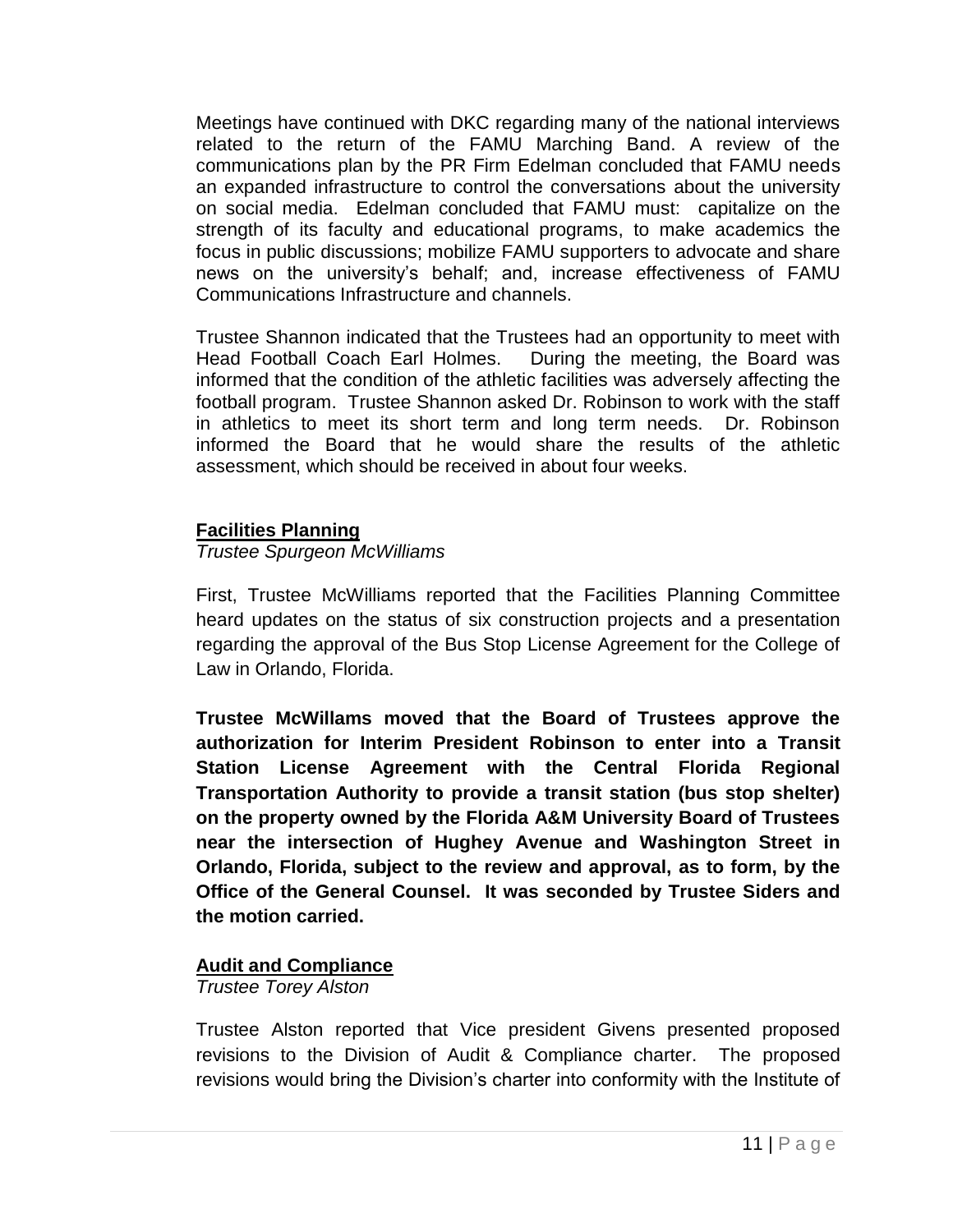Internal Auditors newly issued model charter. The revised charter was approved as presented.

Trustee Alston stated that the performance evaluation for Vice President Givens for the period from July 2012 through June 2013 was discussed and will be considered at a future meeting.

Vice President Givens informed the Committee on the Division's activities for the period from July through September 2013. During this time period, the Division followed up on the internal audit findings for the 3 audits performed by the Division. Of the 16 findings, corrective action had not been completed for 1 finding, 6 findings were closed through implementation of corrective actions, and 9 findings were closed from terminating the program to which the findings related. In addition, the Division performed procedures to determine whether corrective actions were implemented for findings reported by Ernst & Young (re-performance of the 8 audits from the whistle-blower allegation) and the operational audit from the Auditor General for the 2011-12 year.

The Division also performed procedures to determine that the eligibility of band students was verified prior to performances and that travel procedures were followed. One instance of an ineligible band student performing and traveling was reported.

The Division received 39 allegations from January through September 2013. Of these, 19 have been closed, 10 are in process, 9 were referred to another department for review, and 1 is pending investigation.

For the 2013-14 year audit plan, the Division is in the planning phase for 2 audits. There is 1 audit from the 2012-13 audit plan that is in process with an expected completion date of October 2013.

Finally, Trustee Alston indicated that Vice President Givens reported on the results of the quality assurance review of the Division's activities which was performed by the firm of Ernst & Young. The Division received an overall opinion that it generally conforms to IIA Standards (the highest overall rating that can be given). The Division received a rating of partially conforms to two standards. The report included recommendations to 1) enhance documentation of work papers, and 2) build technology-based tools and data analytics into the audit process. Both of these recommendations are being implemented.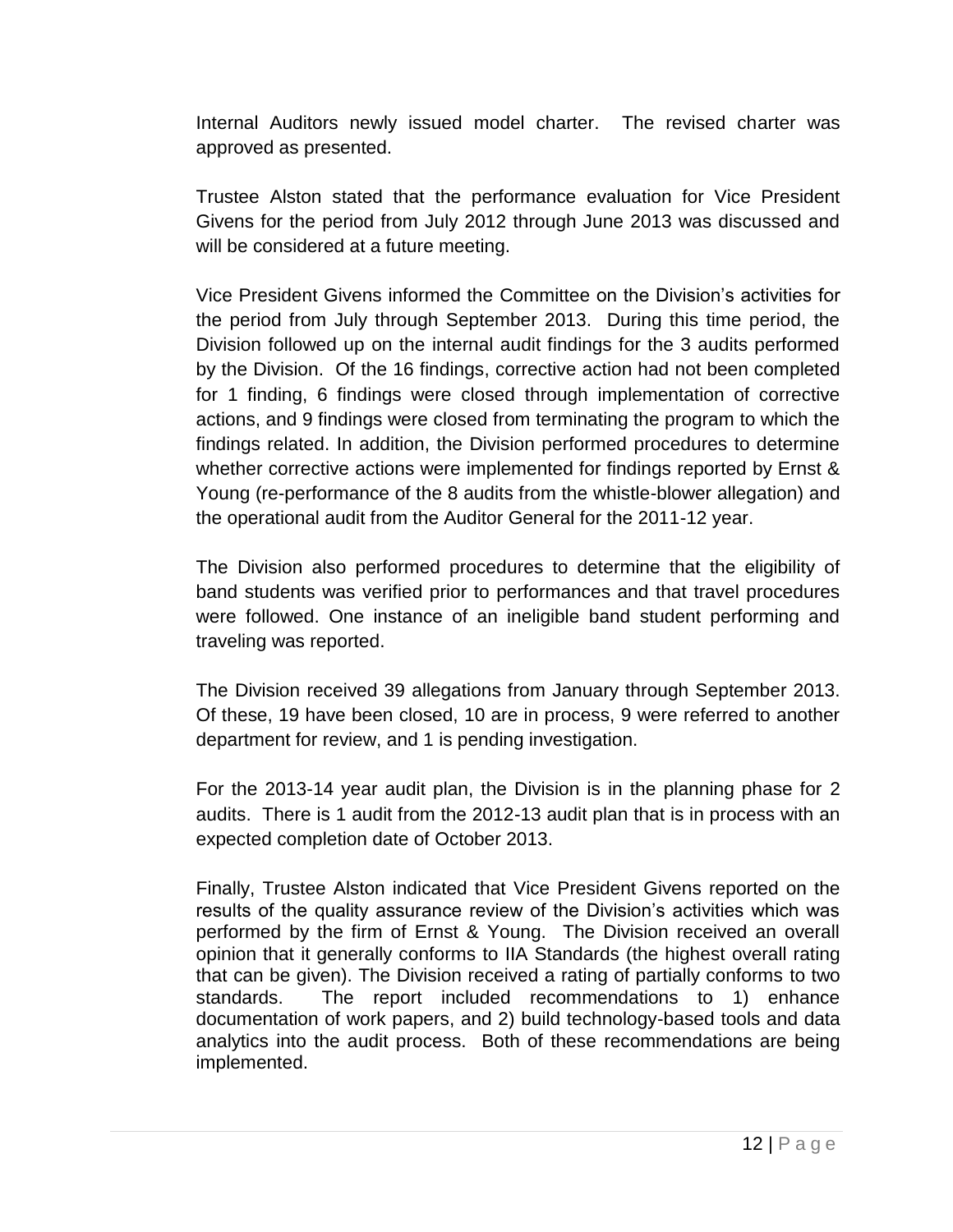#### **Operating Procedures**

*Trustee Torey Alston*

Trustee Alston stated that the Operating Procedures Committee met on October 2, 2013. He made opening remarks and reminded the Committee that they had received recommended changes to the Operating Procedures from the General Counsel's Office at the August 2013 Board meeting. The Committee recommended the following changes for approval by the Board:

- Article 3 (Officers of the Board) Designating the chair of the Board as the spokesperson for the Board.
- Article 5 (Meetings) Requiring the presence of the Board attorney or designee at all appropriately noticed meetings; and

The Board will be provided the meeting agenda at least 14 days prior to the meeting and materials will be provided at least 7 days prior to the meeting;

- Articles 5 and 7 The term "email" is added when the term "mail" is used;
- Article 6 (Code of Ethics) Includes a reference to the University Code of Conduct;
- Article 7, (Amendments to the Operating Procedures) requiring the Board to review its Operating Procedures annually.

#### **Trustee Alston moved approval of the proposed changes to the Board's Operating Procedures. The motion was seconded by Trustee Moore and the motion carried.**

The Committee agreed to meet again on October 18, 2013 at 8:30 a.m. in Orlando on November 22, 2013.

### **Presidential Goals**

*Trustee Cleve Warren*

Trustee Warren, Chair of the Presidential Goals Committee stated that he informed the Committee that the Board would be provided an evaluation form to evaluate the performance of Dr. Robinson for the period of August 2012 – August 2013. He stated that the Board would be provided a soft copy of the evaluation form, which is due to Attorney Barge-Miles by October 16, 2013.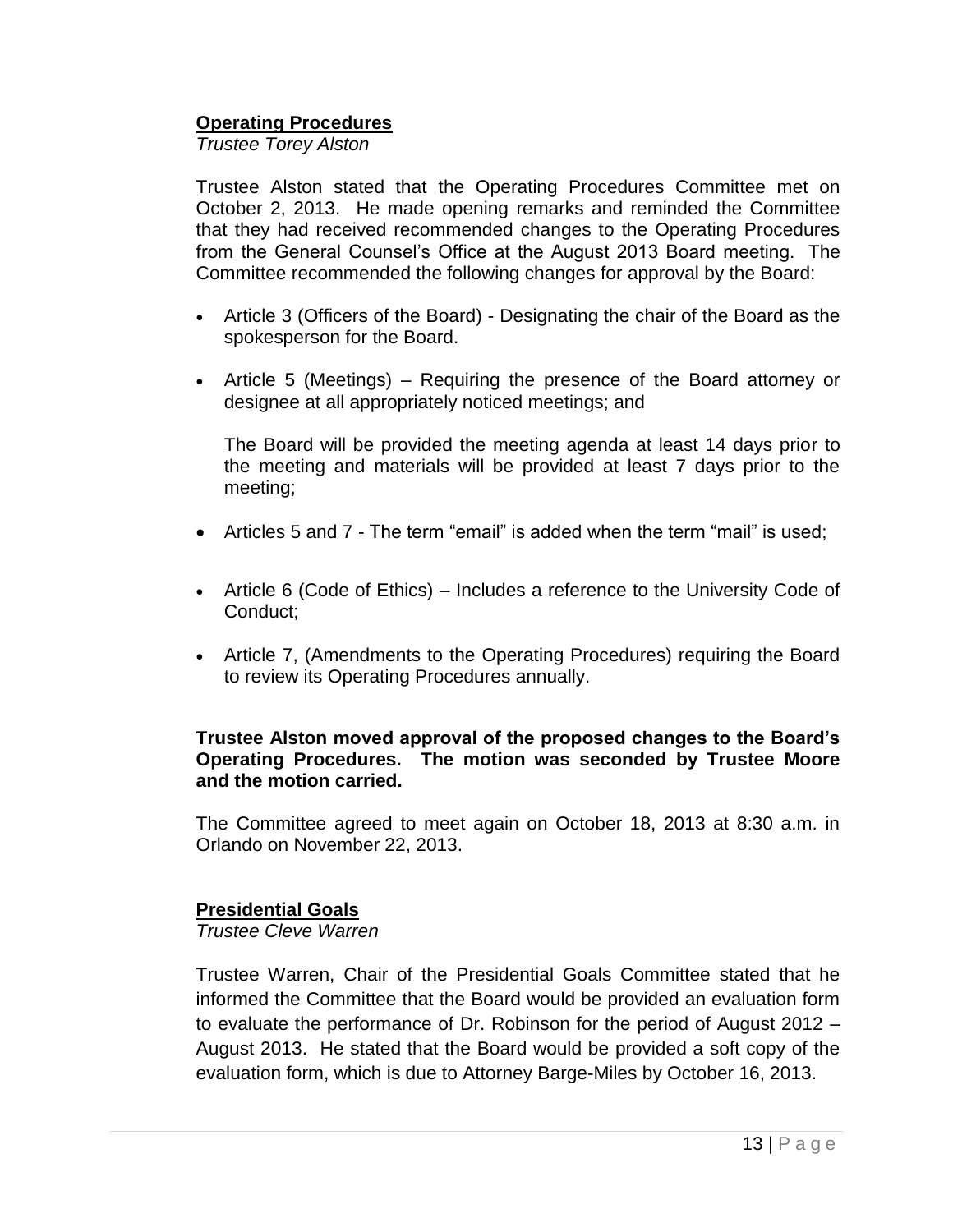He reported that the Committee discussed the proposed goals that were developed at the August 6, 2013 committee meeting and added fund raising as a goal. Trustee Warren indicated that Dr. Robinson expressed concern about the goal regarding graduation rates. He indicated that it is a slow moving curve and unlikely that there would be any measureable change immediately. Dr. Robinson suggested that the Board should look at the BOT approved University Work Plan and Annual Goals, in creating his goals. The Committee agreed.

The Committee asked Dr. Robinson to use the general directives identified by the Committee and come back to the Committee with objectives and strategies as to how they will be achieved. Trustee Warren confirmed that these goals are only the first iteration and that he will get with Dr. Robinson to refine the goals and provide to the Board a final document.

The proposed goals are outlined below:

Goal I: Academic Excellence:

- Coming off SACS probation by December 2013
- Improving/maintaining Bar passage rate at 83% and above
- Maintaining specialized accreditation in all academic disciplines/programs
- Maintaining goals set by the BOT in terms of licensure passage rates
- Maintaining BOT goals in terms of profile admits
- Develop a plan to increase graduation rates
- Recruiting the best and brightest students
- Increasing the number of articulation agreements with colleges in the Florida College System
- Developing a concept plan for the recruitment of and retaining high quality faculty
- Reviewing and evaluating the relevancy of existing academic programs and exploring the development of programs that will prepare students for the demands of the market

Goal II: Student Life, Growth, and Development

- Developing a recruitment and retention plan, with specific goals for a targeted student population, inclusive of a diverse population encompassing academic scholars, international student, out-of-state students, and profile admits.
- Increasing enrollment (Check FTE)
- Maintaining the freshman retention rate of 81%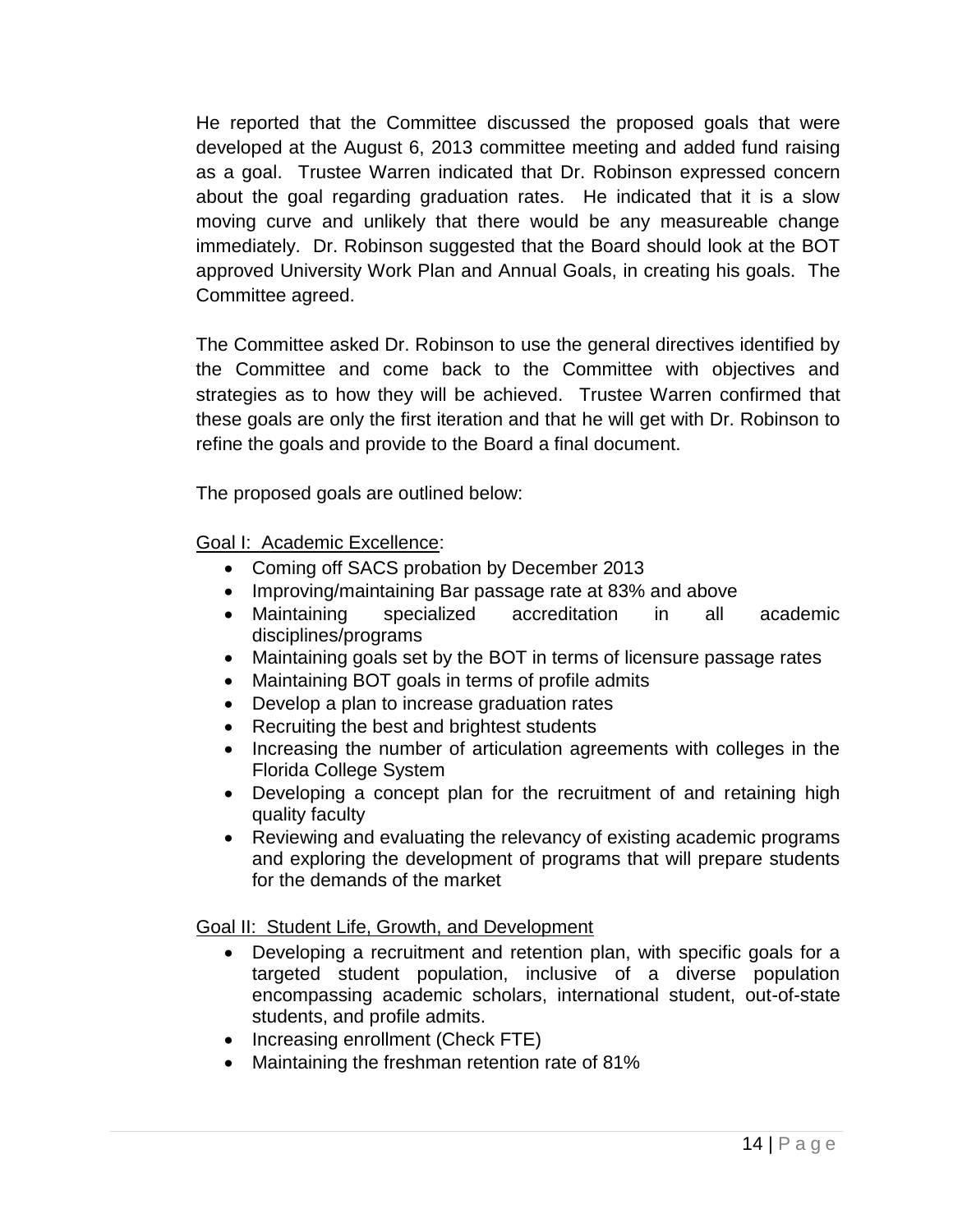### Goal III: Administration and Operational

- Performing an organizational audit to determine whether there are qualified administrative and academic officers, with the experience and competence to lead the organization toward meeting its strategic objectives. Based on the outcome of the audit, make appropriate adjustments in staffing.
- Enlisting the services of a consulting firm to assess and evaluate the effectiveness of the core human resource functions at the University. Based on the outcomes, the firm will make recommendations on how to create a plan of action that encompasses the usage of the best practices in HR management.

### Goal IV: Fiscal and Governmental Affairs

- Developing alternative financial revenue sources for the University, as the public revenue stream is diminishing. *(i.e. public-private partnerships, tax exempt financing. Also, look at what other HBCU's are doing to raise revenue.)*
- By a date certain, upgrading and developing a strong and effective governmental relations effort in Tallahassee and Washington, D.C.

## Goal V: Fund Raising

Dr. Robinson will develop a plan for the next five years, with strategies as to how the goals will be achieved.

The Committee then asked Dr. Robinson to use the general directives identified by the Committee and create objectives and strategies as to how the goals would be achieved. Trustee Warren agreed that he and Dr. Robinson would work to refine the goals and provide the Board final document for its consideration. Trustee Warren and Dr. Robinson agreed to complete this document by November 1, 2013, in time to return the document to the Board by its next meeting in January.